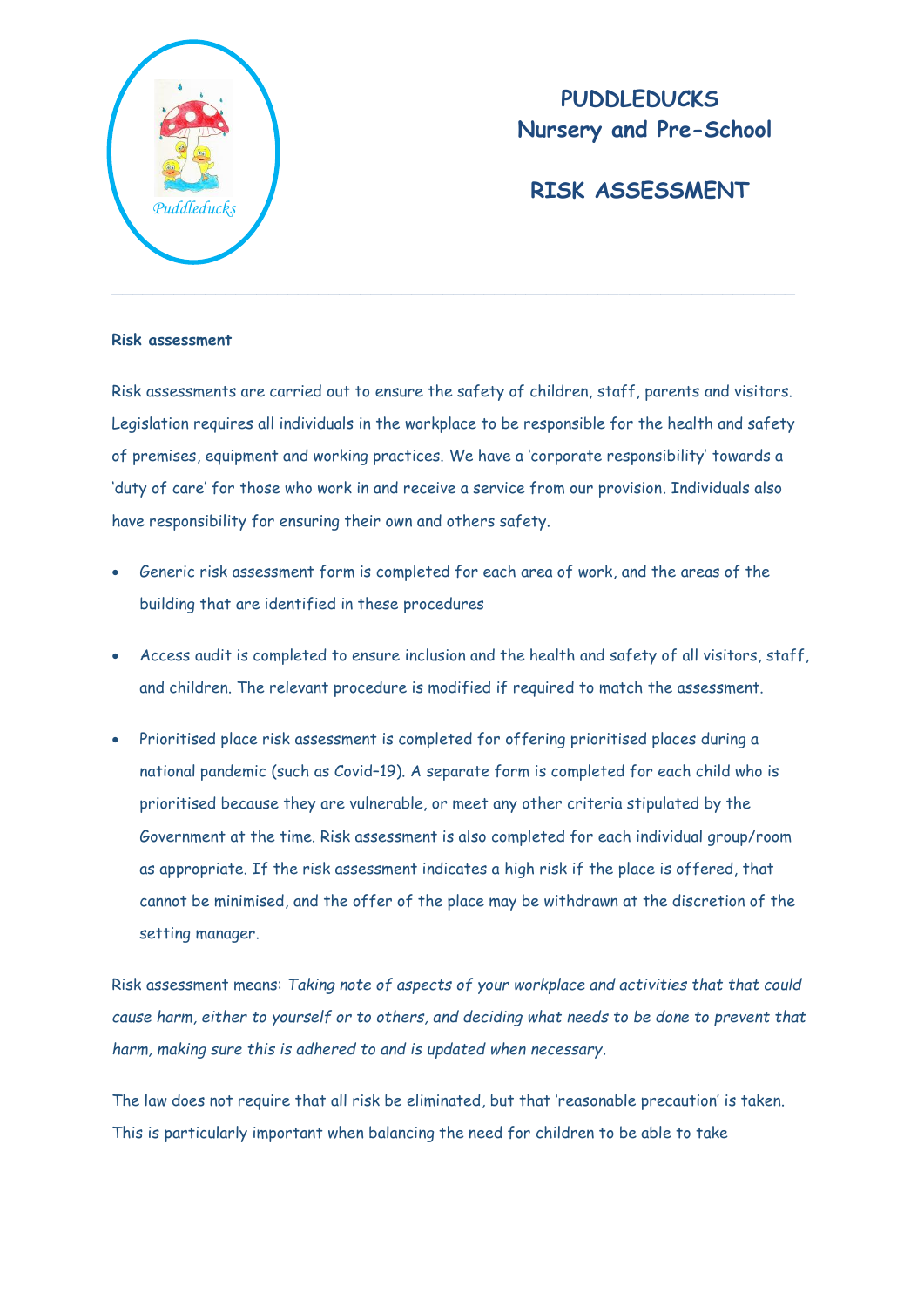appropriate risks through physically challenging play. Children need the opportunity to work out what is not safe and what they should do when faced with a risk.

#### **Daily safety sweeps and checks indoors and outdoors**

 Safety sweeps are conducted when setting up for the day prior to children arriving or closing in the evening. Sometimes a safety sweep will identify a risk that requires a formal risk assessment on form. For example, if a window latch is becoming stiff and a practitioner has to stand on a chair in order to reach it to ensure it has closed properly.

### **Health and safety risk assessments**

Health and safety risk assessments inform procedures. Staff and parents should be involved in reviewing risk assessments and procedures, as they are the ones with first-hand knowledge as to whether the control measures are effective and they can give an informed view to help update procedures accordingly.

The setting manager undertakes training and ensures staff have adequate training in health and safety matters. The setting managers also ensures that checks/work to premises are carried out and records are kept.

- Gas safety by a Gas Safe registered gas/heating engineer.
- Electricity safety by a qualified electrician.
- Fire precautions to check that all fire-fighting equipment and alarms are in working order.
- Hot air heating systems/air conditioning systems cleaned and checked.
- Deep clean is carried out in kitchen.

The setting manager ensures that staff members carry out risk assessments that include relevant aspects of fire safety, food safety, in each of the following areas of the premises:

- Entrance and exits.
- Outdoor areas.
- Passageways, stairways and connecting areas.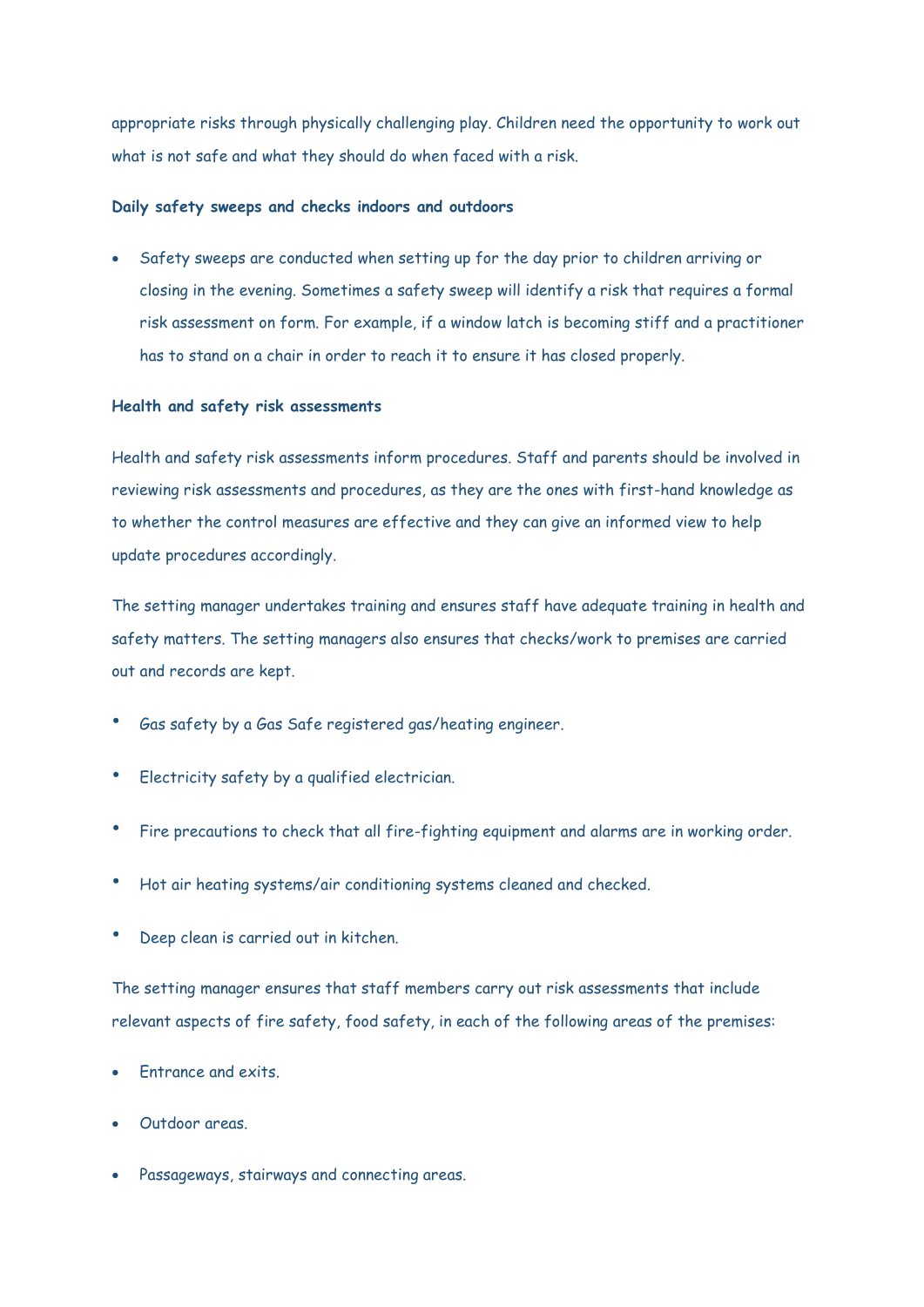- Group rooms.
- Sleep areas.
- Main kitchen.
- Staff room.
- Rooms used by others or for other purposes.

The setting manager ensures staff members carry out risk assessment for off-site activities, such as children's outings (including use of public transport), including:

- forest school and beach school
- home visits
- Other duties off-site such as attending meetings, banking etc.

The setting manager ensures staff members carry out risk assessment for work practice including:

- changing babies, and the intimate care of young children and older children
- arrivals and departures
- preparation of milk and other food/drink for babies
- children with allergies and special dietary needs or preferences
- serving food in group rooms
- cooking activities with children
- supervising outdoor play and indoor/outdoor climbing equipment
- settling babies/young children to sleep
- assessment, use and storage of equipment for disabled children